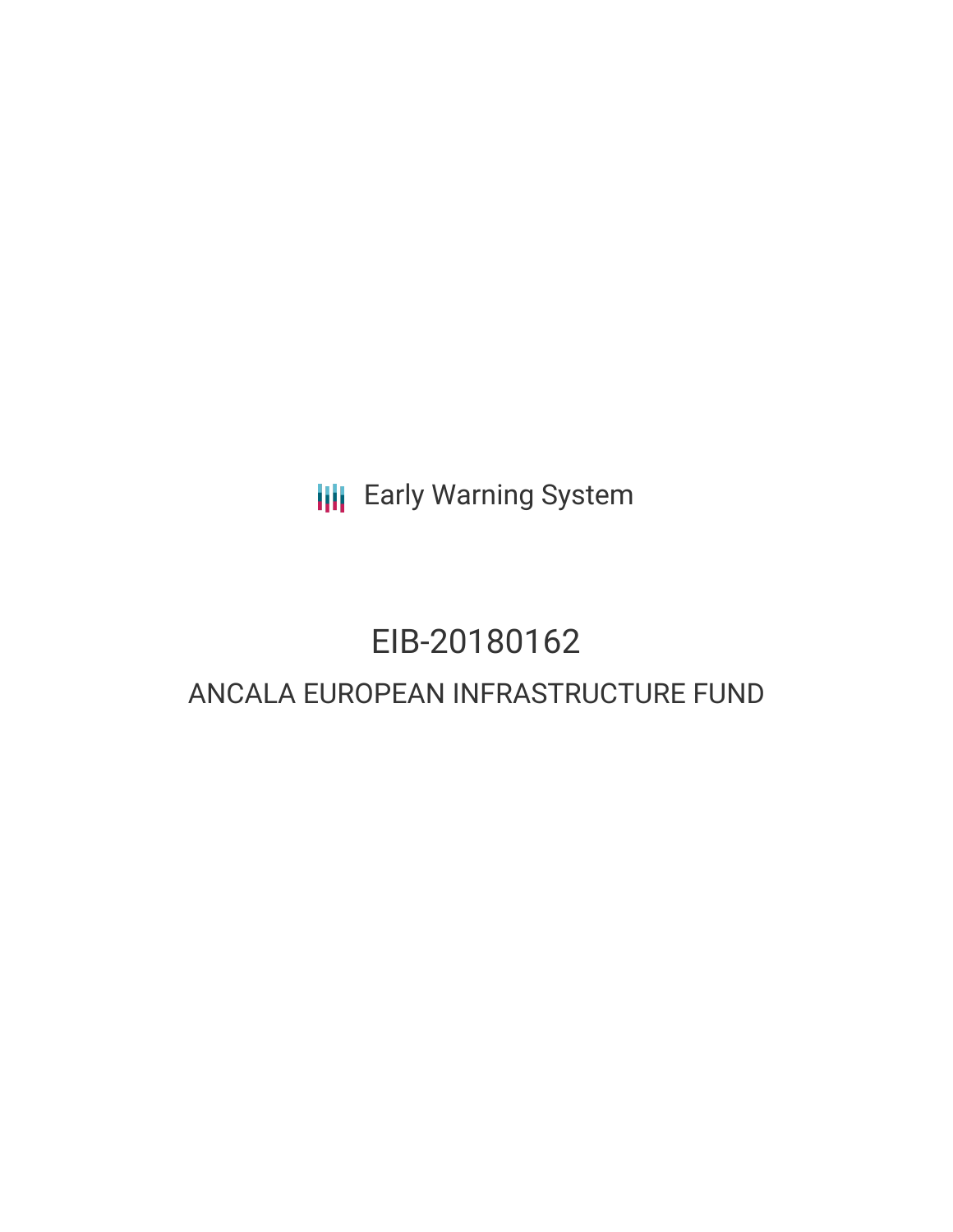

#### **Quick Facts**

| <b>Financial Institutions</b>  | European Investment Bank (EIB)                    |
|--------------------------------|---------------------------------------------------|
| <b>Status</b>                  | Proposed                                          |
| <b>Bank Risk Rating</b>        |                                                   |
| <b>Borrower</b>                | ANCALA PARTNERS LLP                               |
| <b>Sectors</b>                 | Communications, Energy, Infrastructure, Transport |
| <b>Investment Type(s)</b>      | Equity, Fund                                      |
| <b>Investment Amount (USD)</b> | \$71.10 million                                   |
| <b>Project Cost (USD)</b>      | \$699.39 million                                  |
|                                |                                                   |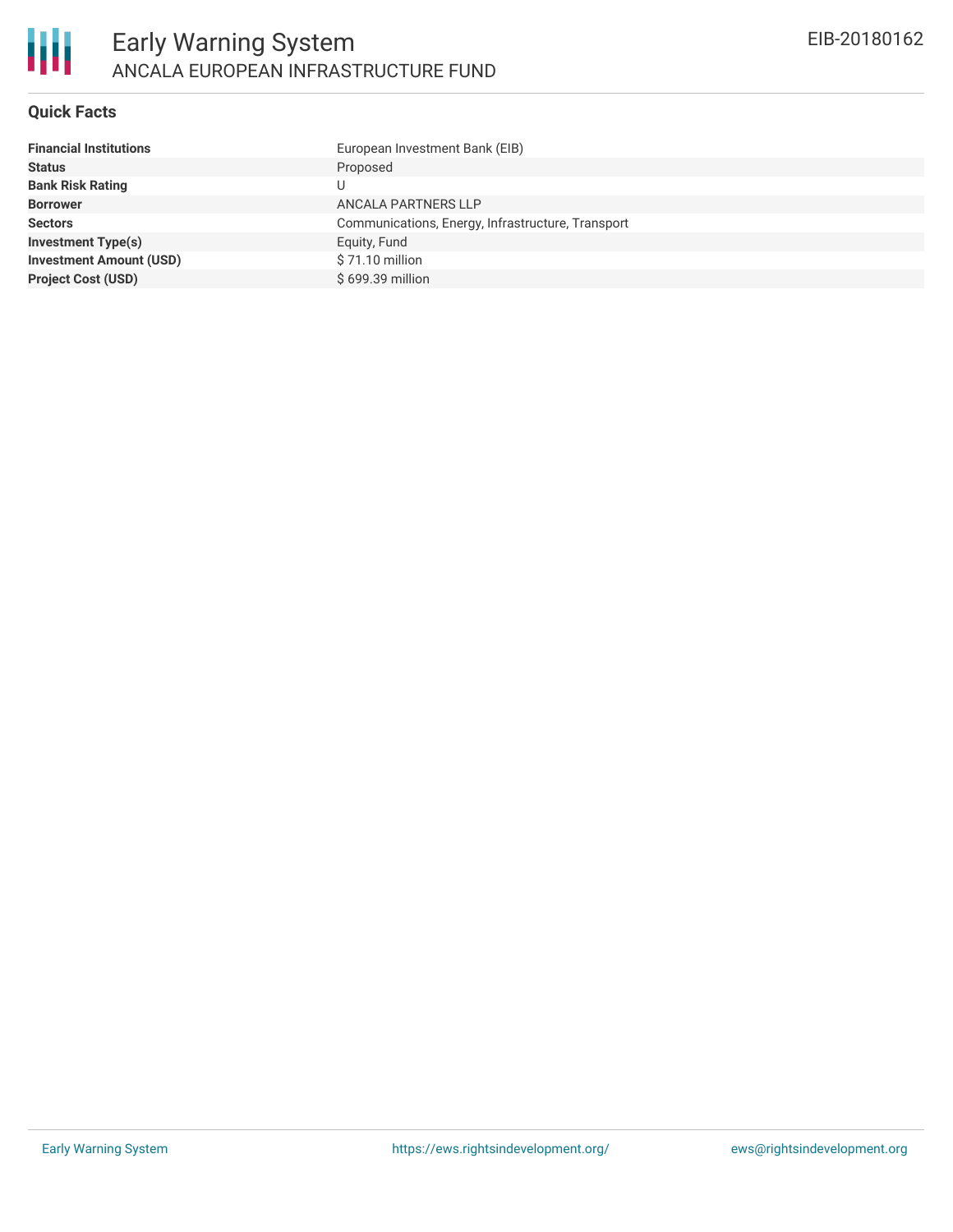



# **Project Description**

This project establishes an equity infrastructure fund investing in small to medium infrastructure projects in the European Union. The fund applies a "buy, build and grow" strategy, and will target underserved existing infrastructure assets.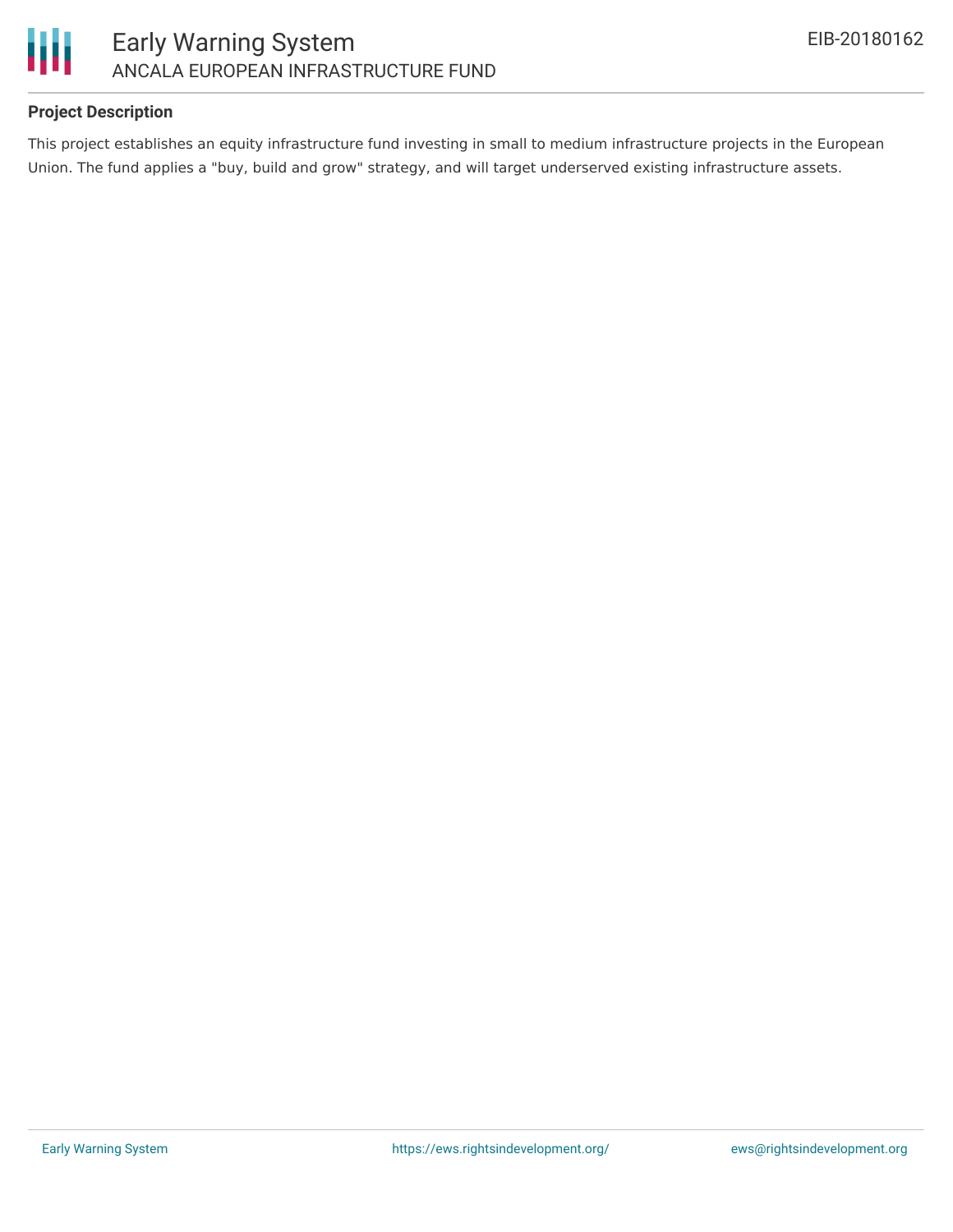## **Investment Description**

European Investment Bank (EIB)

#### **Financial Intermediary**

Financial Intermediary: A commercial bank or financial institution that receives funds from a development bank. A financial intermediary then lends these funds to their clients (private actors) in the form of loans, bonds, guarantees and equity shares. Financial intermediaries include insurance, pension and equity funds. The direct financial relationship is between the development bank and the financial intermediary.

Ancala [Partners](file:///actor/801/) LLP (Financial Intermediary)